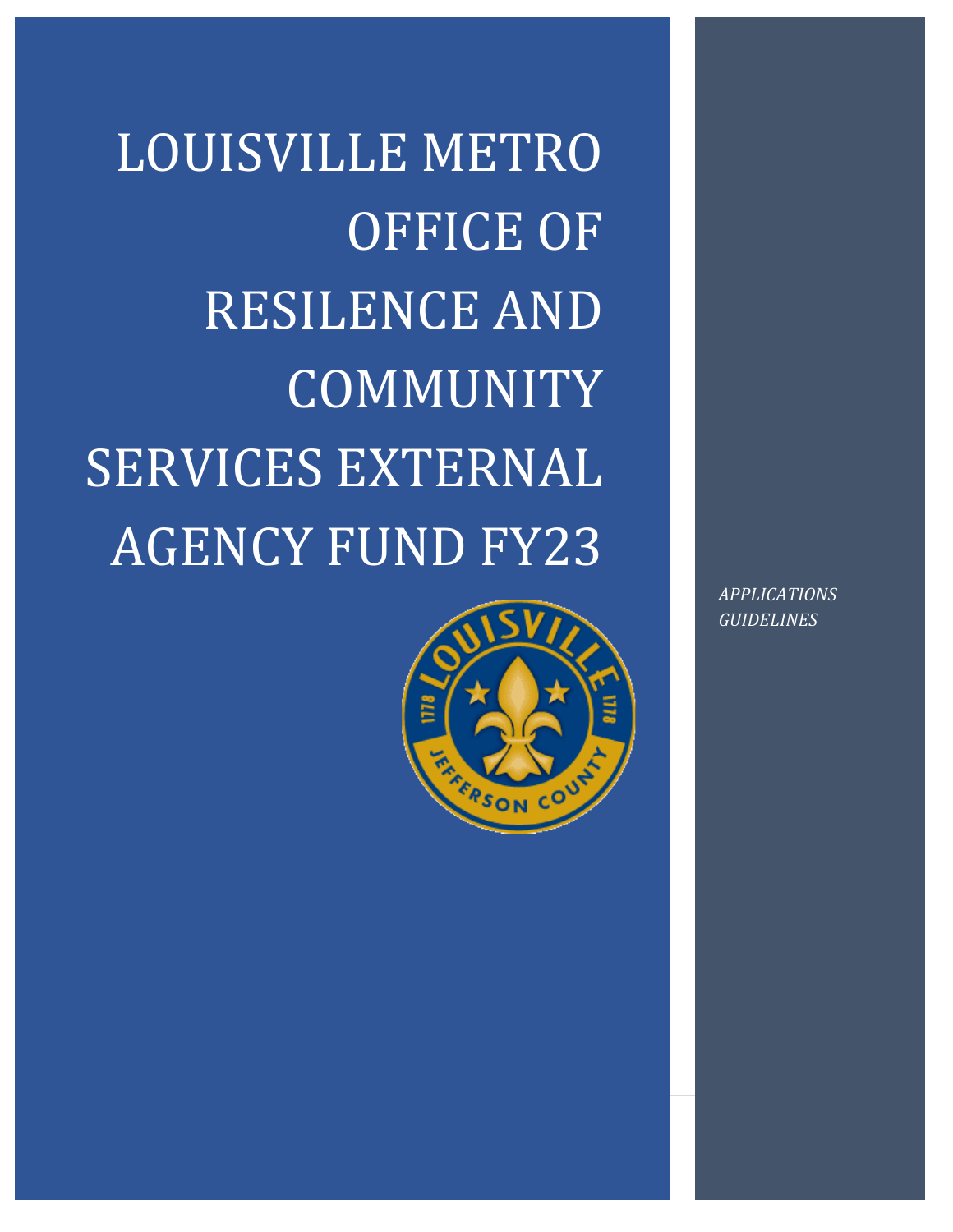# **Fiscal Year 2023 Office of Resilience and Community Services External Agency Funding (EAF) Competitive Application**

Louisville Metro Office of Resilience and Community Services EAF Funds are awarded annually to non-profit organizations offering programs or services in Louisville/Jefferson County that align with Metro Office of Resilience and Community Services' Mission and Strategic Goals.

**Office of Resilience and Community Services Mission:** "*To fight poverty and promote compassion, stability, and the empowerment of residents and communities."*

**Strategic Goals:** There are 4 key areas (particularly for households at or below 125% of poverty):

- Decreasing homelessness
- Increasing household financial stability
- Increasing youth, teen and/or young adult engagement in quality programming
- Increasing access to services and resources for a targeted population

Louisville Metro Government employs a competitive granting strategy and strives to award funding to agencies that demonstrate a measurable positive impact in the community and are good stewards of taxpayer dollars. Our goal is to invest in programs that achieve the most effective and efficient results. Successful grantees will be required to report on their success in meeting goals and outcomes.

# **Application Process:**

## *You must attend the Application Orientation or review the recorded session before applying.*

Louisville Metro Government will accept applications via the online survey until **Thursday, February 3, 2022 at 5pm** from qualified non-profits that are committed to providing services that achieve meaningful outcomes for Metro citizens in the following service categories:

- Workforce Development/Job Training
- Household Stability
- Health and Wellness
- Safe Neighborhoods
- Out of School Time quality programming for youth, teens and/or young adults

Metro Government External Agency Funds are NOT intended for health organizations, child care centers, support groups or program start-ups. Office of Resilience and Community Services Fund applicants must already have or have applied for  $501(c)3$  tax-exempt status with the Internal Revenue Service.

## **What's new?**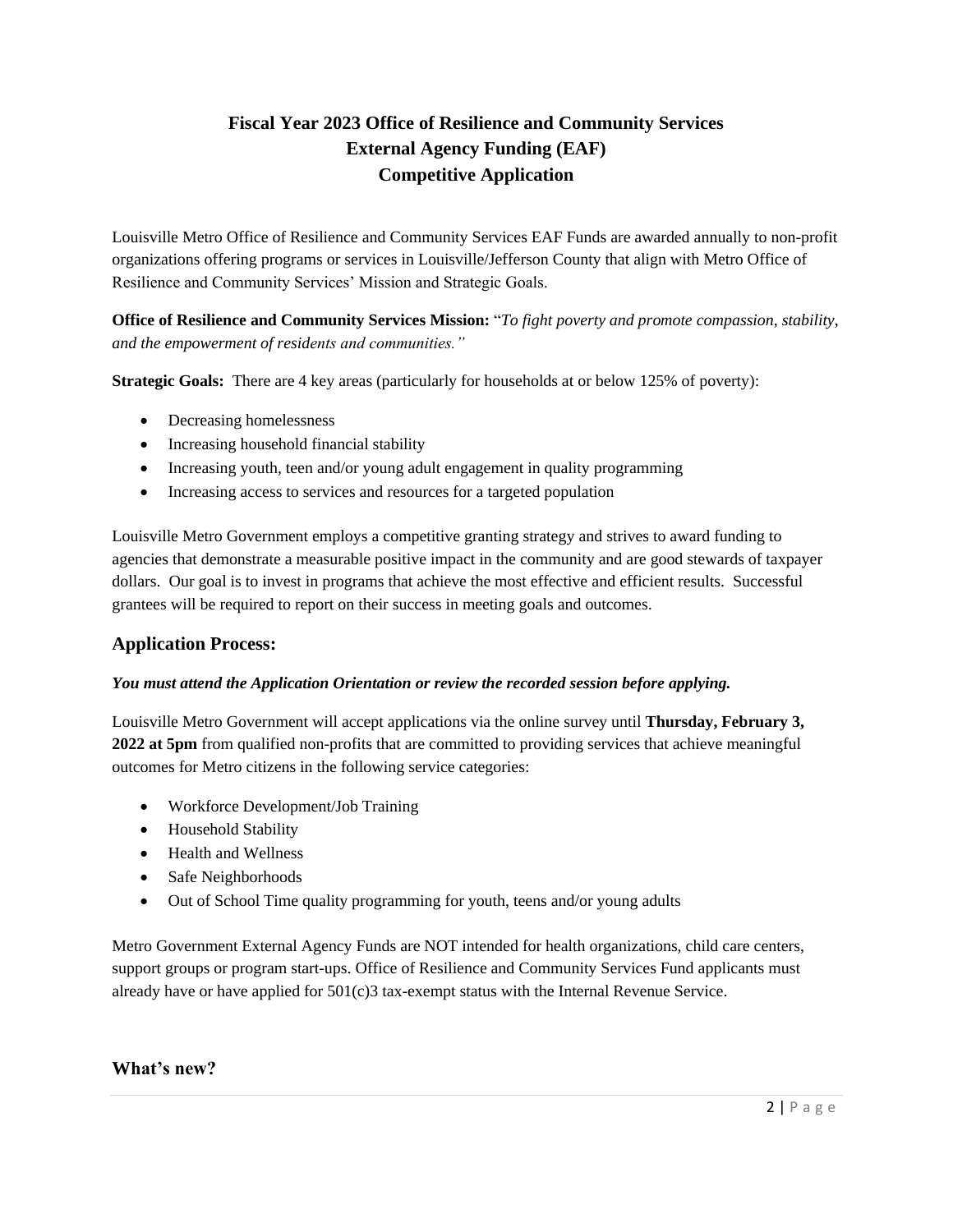To simplify the application process, increase operational efficiencies, and highlight the increased focus on program outcomes, Louisville/Jefferson County Metro Government has made the following changes to the application:

- This year's Application Orientation will take place on January 11, 2022 via WebEx from 10am to 12pm, recorded for later viewing as needed.
- COVID-19 continues to present many challenges to community-based agencies. Considering this challenge, RCS will provide, within reason, some flexibility in programmatic changes for those agencies funded with EAF dollars. Requests will be considered on a case-by-case basis if program outcomes continue to meet RCS priorities and fall within our mission.

# **THINGS TO KNOW ABOUT THE ONLINE APPLICATION TOOL**

We are once again using the online tool called SurveyMonkey. **The application closes at 5pm on February 3, 2022**.

- Use the same application link if you are submitting more than one application.
- Technology can sometimes be unpredictable; we recommend that as you enter information into each section, click on the "Next" button to save your work.
- It is highly recommended that you **draft your responses in Microsoft WORD (or comparable word processing software)** to ensure adherence to the word limitations where noted. Then, when you are ready to submit the application in its entirety, you can copy/paste into the online application on SurveyMonkey. Application questions are included in this guideline for your review.
- You will not receive a copy of your application or a receipt to show that it was submitted. For this reason, we recommend that you **print a copy of your application** for your files before the submission period ends on February 3, 2022 at 5pm. To do so, simply go back to the beginning of your application using the "Previous" button and **print each section**. You can move from section to section using the "Next" button. Each section will print in its entirety using the print function located at the top of your toolbar.
- Technical assistance **WILL BE AVAILABLE** during normal business hours.

# **MONDAY THROUGH FRIDAY, 8:00AM – 5:00PM**

# **2022-2023 0FFICE OF RESILIENCE AND COMMUNITY SERVICES EXTERNAL AGENCY FUND TIMELINE**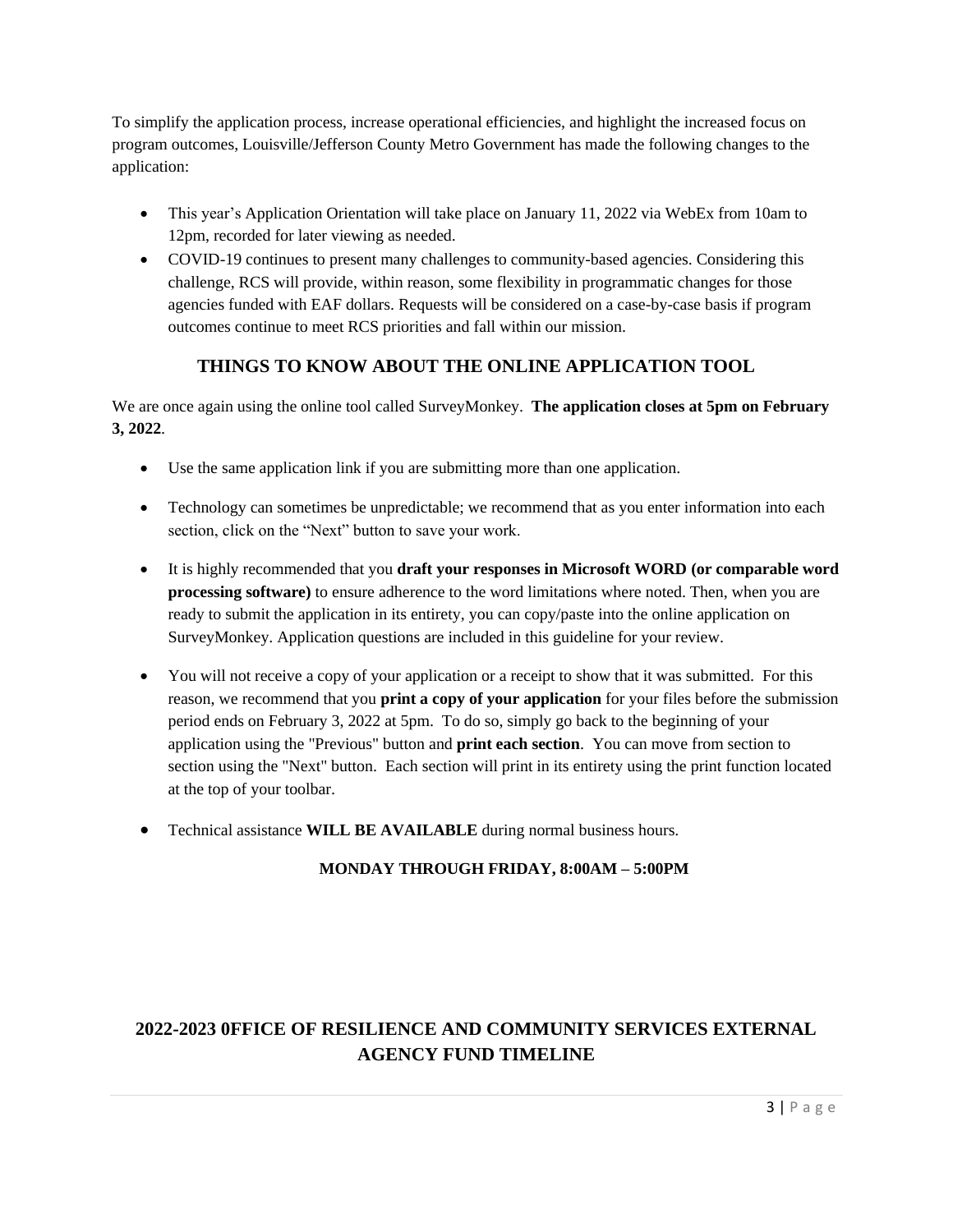## **APPLICATION DEADLINE**

Thursday, February 3, 2022 at 5pm

# **OFFICE OF RESILIENCE AND COMMUNITY SERVICES STAFF REVIEW AND PREPARATION**

February 2022

Staff will review all applications, determine whether the applications meet requirements, and compile overview information for the Panel members. Staff will alert the Panel to any ineligible, incomplete, or problematic contents. The Panel members will make final decisions regarding eligibility.

## **PANEL REVIEW**

February - March 2022

Department staff will provide copies of applications and review input to Panel members at first meeting. Panelists will review and score applications prior to subsequent meetings as specified by the Panel chairperson.

## **MAYOR'S BUDGET APPROVAL**

April 2022

Panel submits recommendations for funding to the Mayor's Office.

## **METRO COUNCIL BUDGET APPROVAL**

June 2022

Metro Council's final approval of the Louisville Metro Government FY23 budget is expected on or before June 30, 2022.

## **AWARD NOTIFICATION**

July 2022

*All agencies will be notified of their grant award status (approved and in Mayor's budget or not approved and why) via email.* 

## **SIGNING OF GRANT AGREEMENT**

July 1, 2022 – August 30, 2022

The Grants Coordinator will contact all grant recipients to complete Grant Agreements and Work Program & Budget paperwork.

## **GRANT AWARD TRAINING**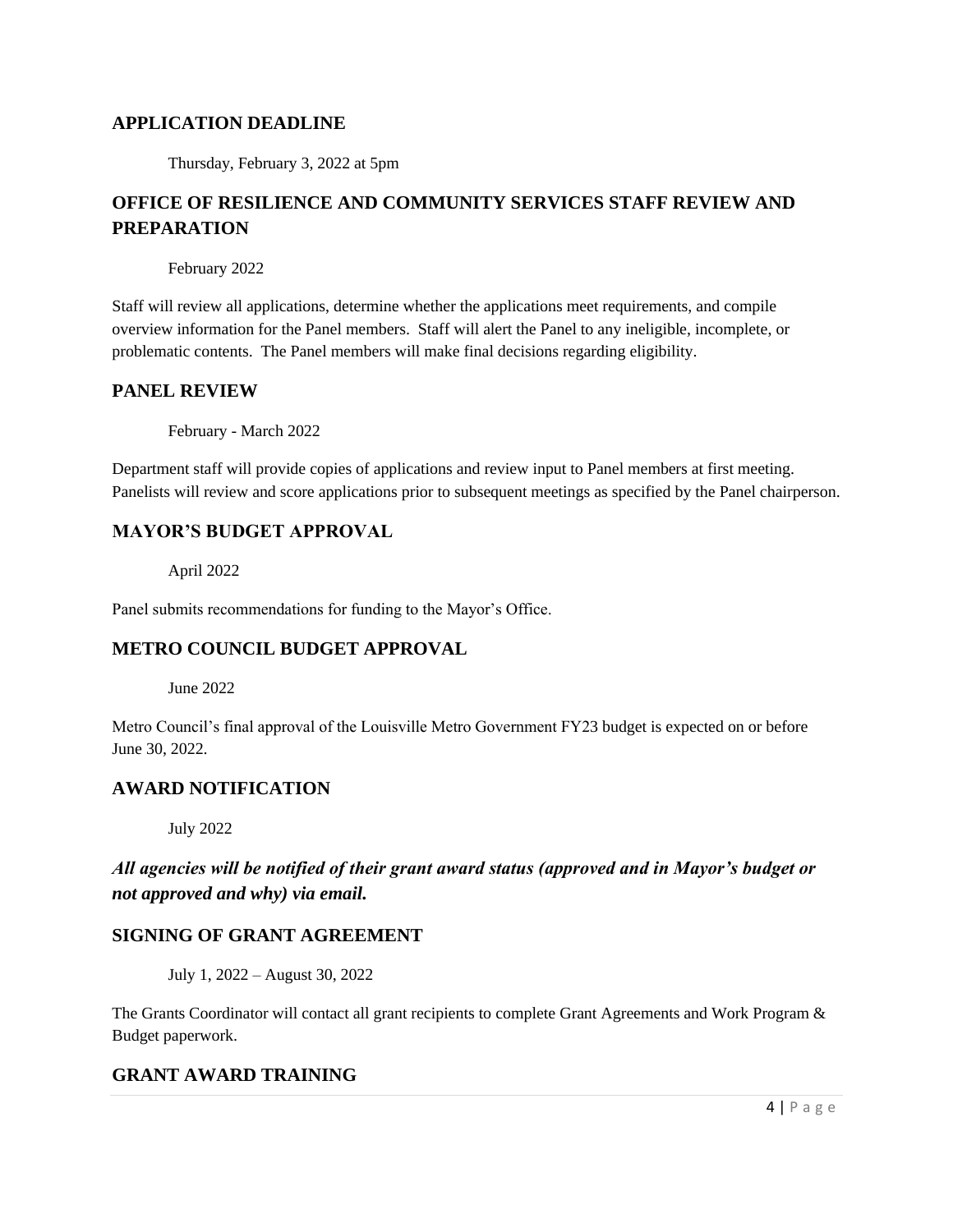July 2022

Mandatory training will be held for Office of Resilience and Community Services External Agency Grant recipients on grants management and accountability.

# **DEADLINE TO SPEND ALL EXTERNAL AGENCY FUNDS AWARDED**

June 30, 2023

## **REQUIREMENTS TO APPLY**

## **KENTUCKY SECRETARY OF STATE <https://app.sos.ky.gov/ftsearch/>**

Office of Resilience and Community Services Fund applicants must be incorporated as non-profit corporations and qualified to do business in the Commonwealth of Kentucky as a registered organization with the Kentucky Secretary of State.

• Office of Resilience and Community Services Fund applicants must be in good standing with the Kentucky Secretary of State.

#### **LOUISVILLE METRO REVENUE COMMISSION (502) 574-4860**

- Each Office of Resilience and Community Services Fund applicant is required to be registered with the Louisville Metro Revenue Commission and must have accounts in "okay" status with the Commission.
- Agencies that have "Contracted" employees are required to ensure those employees are registered with the Louisville Metro Revenue Commission and those contracted must be in "okay" status with the Commission.
- Account numbers for agencies and contracted employees are to be provided for monitoring purposes. Funding could be jeopardized for any agency if they or their contracted employee is not in "okay" status with the Commission.

# **501(c)3 IRS DETERMINATION**

Office of Resilience and Community Services Fund applicants must already have or have applied for  $501(c)3$ tax-exempt status with the Internal Revenue Service.

# **GRANT APPLICATION ORIENTATION**

Attend the application orientation. Attendance is mandatory, as the information provided will answer most common questions.

# **LOUISVILLE/JEFERSON COUNTY PROGRAMS**

All Office of Resilience and Community Services Fund grant applications must be for programs that will serve the residents of Louisville/Jefferson County, Kentucky.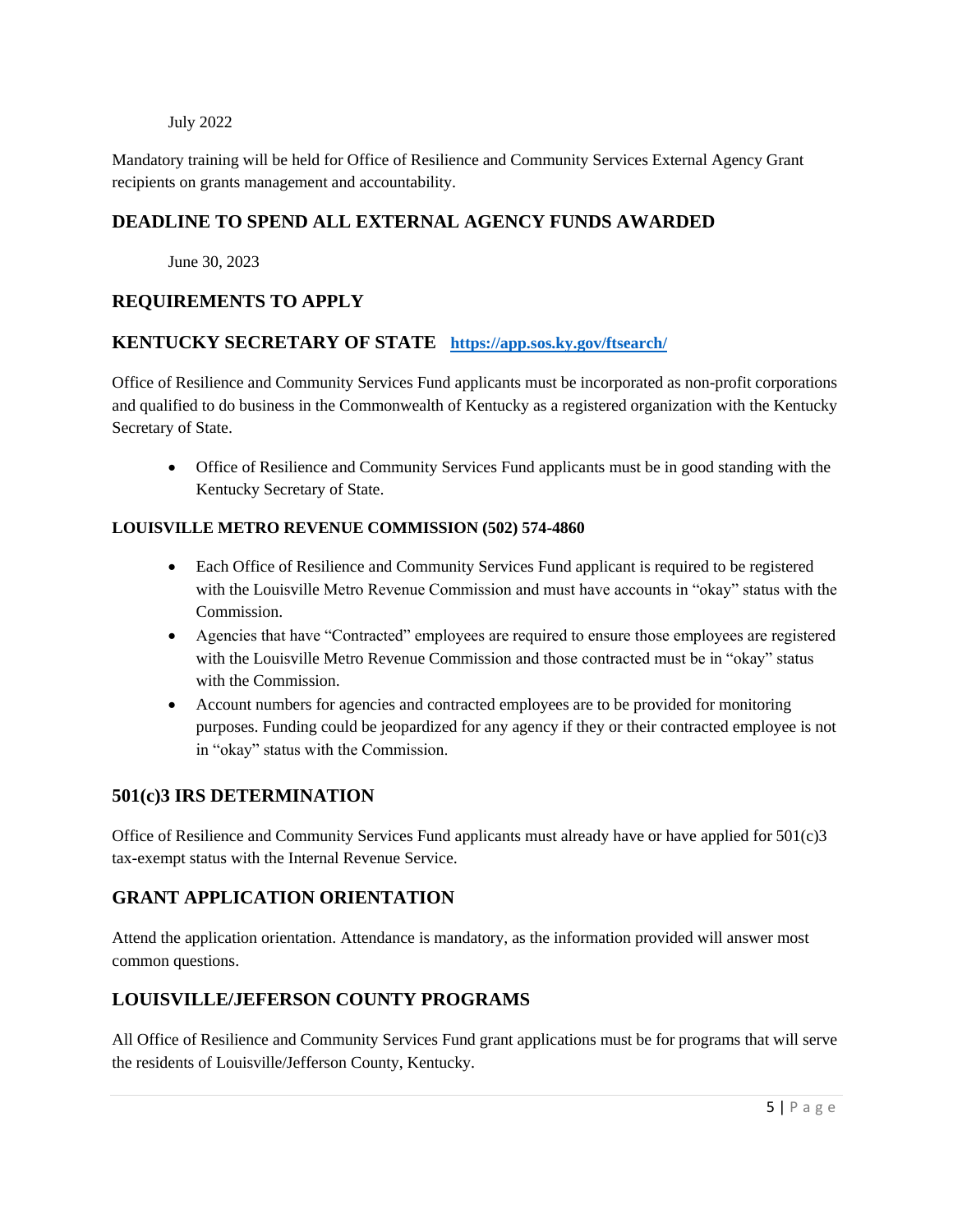# **RELIGIOUS ACTIVITY**

Religious activities such as proselytizing, prayer, religious study, distribution of religious materials, etc. may not be included in any program funded by Metro funds.

## **LOBBYING IS PROHIBITED**

For the purposes of this application process, lobbying means any oral or written communications by an External Agency Fund applicant and/or representative(s) employed or retained by them, with members of the Louisville Metro Council and/or staff and Louisville Metro Government Officials and/or staff, to attempt to influence the outcome of the External Agency Fund process.

**The External Agency Fund process begins when Louisville Metro Government notifies the public of the grant opportunity and continues through the application process.** The prohibition on lobbying ends at the time the Louisville Metro Mayor presents the budget recommendation to Metro Council. Prohibited lobbying activities include, but are not limited to:

- Any attempt to influence the outcome of the External Agency Fund process, through in-kind or cash contributions, endorsements, publicity, or similar activities.
- Any attempt to influence the outcome of the External Agency Fund process through communication with any panel member or employee of Louisville Metro Government.
- Any attempt to influence the External Agency Fund process by preparation, distribution or use of publicity or propaganda, or by urging members of the general public or any segment thereof to contribute to or participate in any mass demonstration, march, rally, fundraising drive, lobbying campaign, or letter writing or telephone campaign.
- Any attempt to improperly influence, either directly or indirectly, an employee or officer of Louisville Metro Government to consider or act regarding the External Agency Fund process.

**Requesting technical assistance from staff prior to the application deadline is not considered lobbying**.

## **Continuation Funding Request Application:**

The continuation funding request application is intended for programs that currently receive Office of Resilience and Community Services EAF funds for Fiscal Year 2022 (7/1/2021-6/30/2022) and are seeking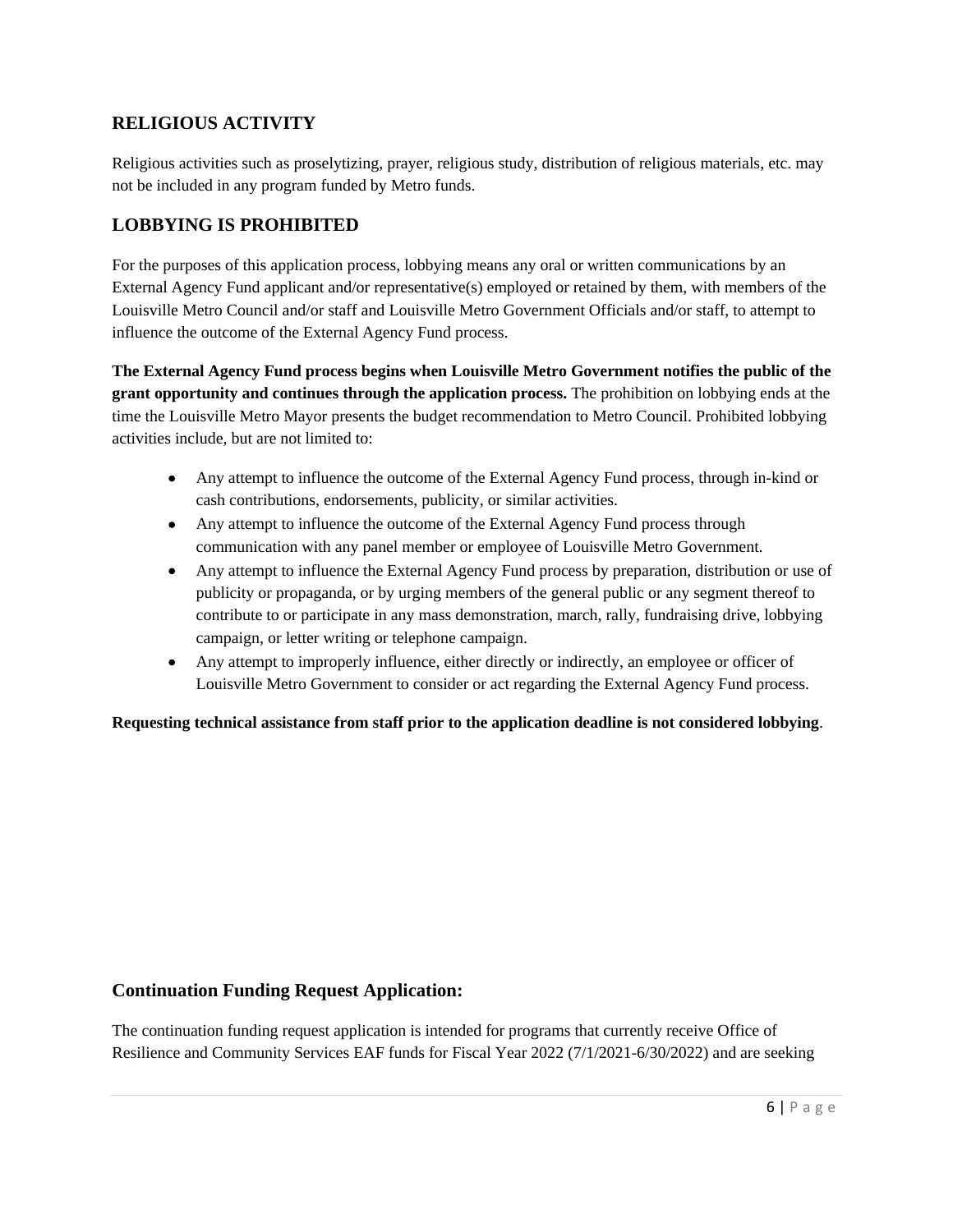continuation of that funding for Fiscal Year 2023. **Agencies will complete one application per continuation program.**

### **Your agency should complete this application if the following applies:**

Your agency was funded through the Office of Resilience and Community Services EAF fund in FY22 and the same program(s) will be enhanced or expanded in FY23.

## **New Funding Request Application:**

The new funding request application is for programs that have been in existence for a minimum of 6 months prior to January 1, 2022 and did **NOT** receive Office of Resilience and Community Services EAF Funds for Fiscal Year 2022 (7/1/2021-6/30/2022). **Agencies will complete one application per new program.** 

## **Your agency should complete this application if one of the following applies:**

- Your agency was NOT funded with Office of Resilience and Community Services EAF general funds during FY22.
- Your agency was funded for a specific program in FY22, but you would like to apply for a different or additional program for FY23.

# **Difference between Community Service Competitive Grants and Youth Competitive Grants:**

- Community Service Competitive Grants have three primary focuses: decreasing homelessness, increasing household financial stability, and increasing access to services and resources for a targeted population. The Community Service Competitive Grants primarily involve adults, parents, and volunteer advocates.
- Youth Competitive Grants have one primary focus: increasing youth, teen and/or young adult engagement in quality programming. Youth Competitive Grants need to have child-based programs specifically for age ranges 5-25 years old.

# **PLEASE READ ALL INSTRUCTIONS BEFORE BEGINNING YOUR APPLICATION AND MAKE SURE THAT YOU HAVE VIEWED THE ORIENTATION!**

## **FY23 Application Instructions:**

- Applications are to be submitted online through an internet application called SurveyMonkey.
- Applicants CANNOT return incomplete SurveyMonkey applications. If they exit before completing the entire application, they will be required to start the application over from the beginning. Applicants are STRONGLY advised to draft responses in a separate document, then copy/paste completed answers into SurveyMonkey ONLY when ready to submit.
- We recommend that you use **MS WORD** (or comparable word-processing software) **to prepare** your answers so that your information can be retrieved should a problem arise. Using such software will also help ensure adherence to word count limitations noted within the application.
- Applications must be submitted by 5PM on February 3, 2022. Applications are time-stamped upon submission, so please allow enough time for technical glitches.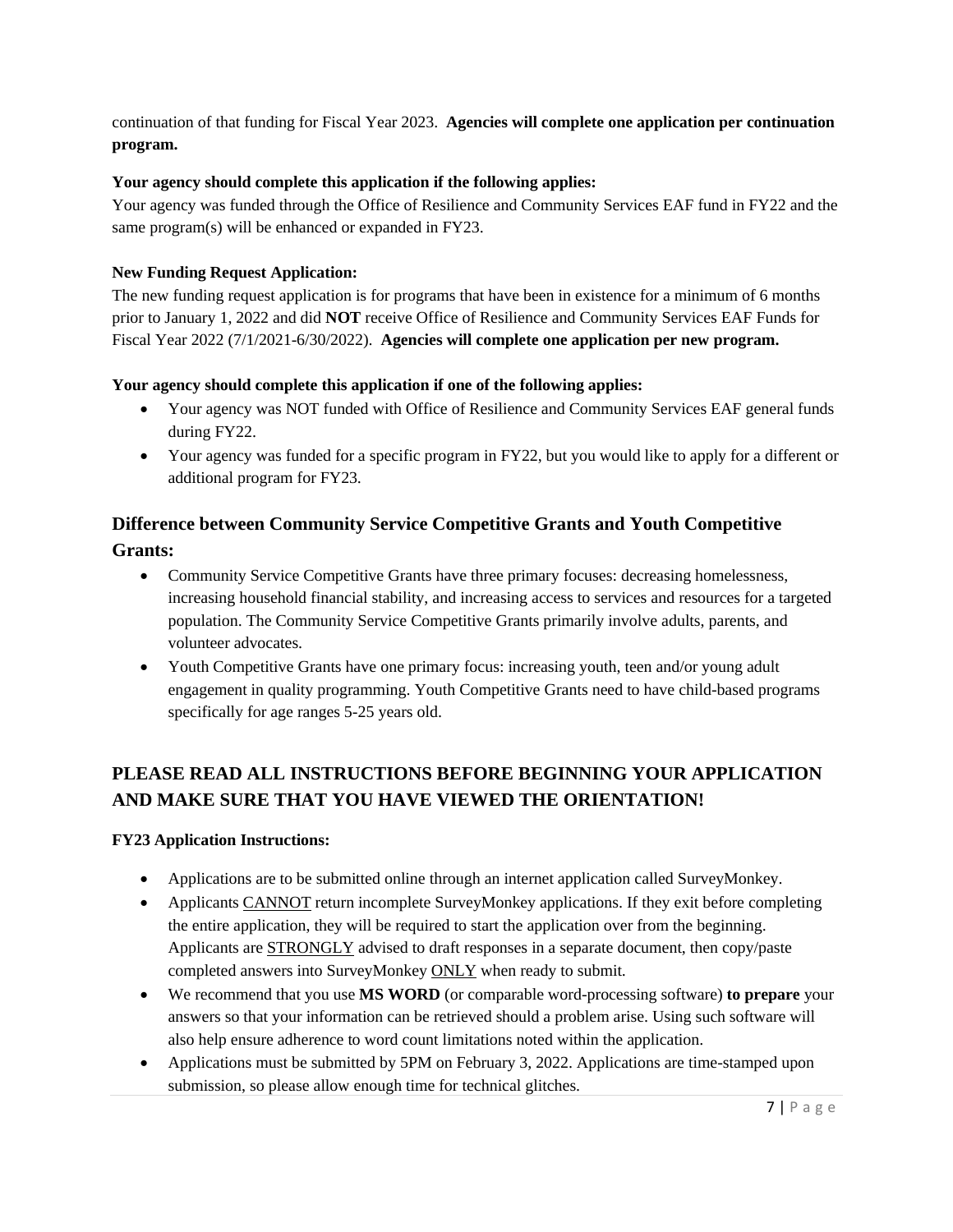- Organizations applying should submit only one application per program requesting funding.
- A minimum of \$2,000 per request (there is no maximum).
- Organizations submitting applications must be able to demonstrate the benefits to the population being served and include goals and outcomes to be tracked and measured.
- REMEMBER TO PRINT A COPY OF YOUR COMPLETED APPLICATION FOR YOUR FILES BEFORE THE APPLICATION CLOSES ON FEBRUARY 3, 2022 AT 5PM. Instructions on how to do so are included. No other copy will be provided.

# **Step-by Step FY23 EAF Application Instructions:**

# **I. AGENCY INFORMATION**

**Question 1**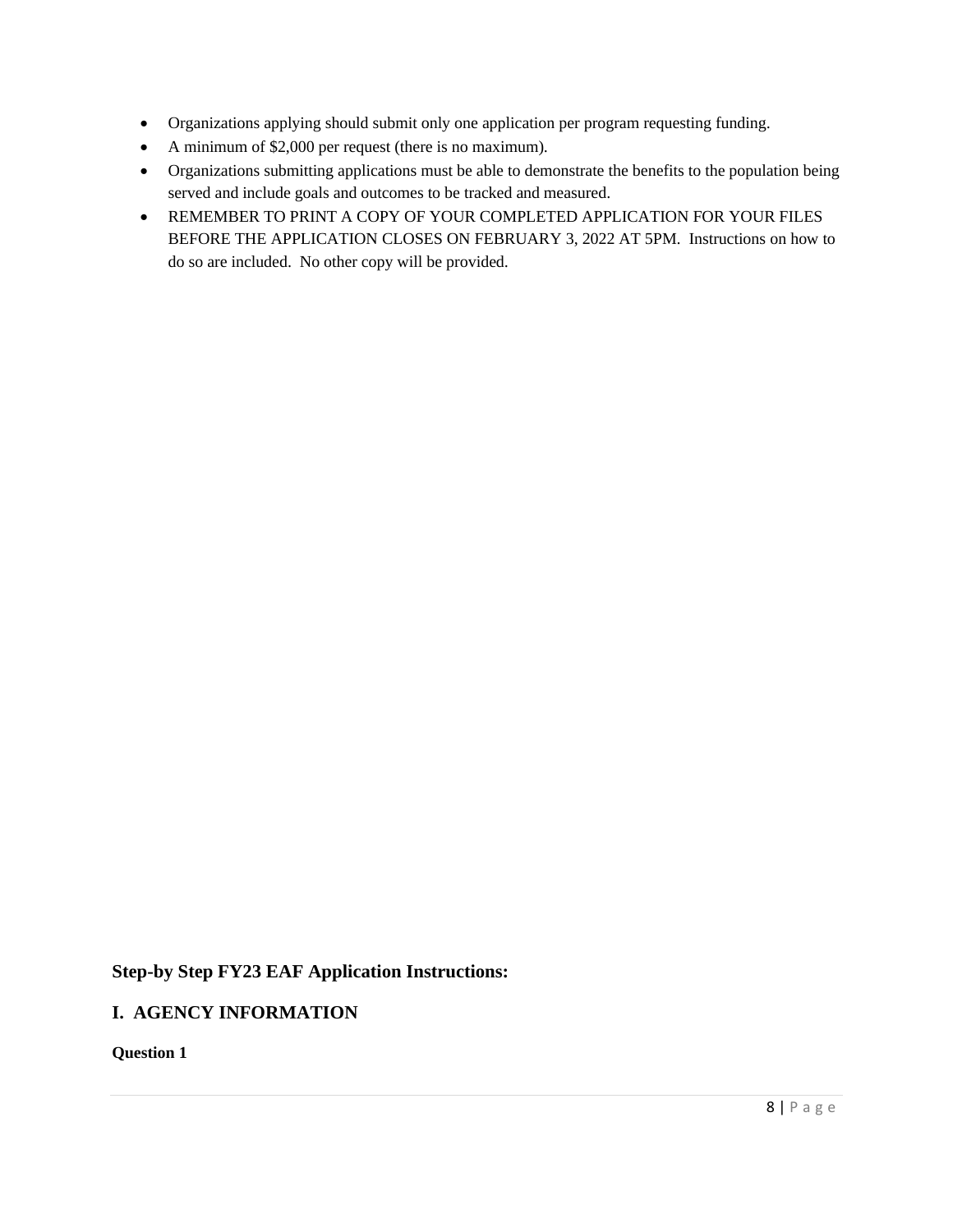Fill in the blanks provided with the legal name of the agency as it is listed on the Secretary of State website and the agency contact information. This includes agency, program name, Executive Director, address, email and phone number.

### **Question 2**

Mission statement of the agency as approved by the Board of Directors **(30 words or less).**

#### **Question 3**

Louisville/Jefferson County Revenue Commission Number registered to your agency. This is a six-digit number issued to your agency by the Louisville/Jefferson County Revenue Commission. **This is NOT your EIN number. If you do not know your Revenue Commission Number, call 502-574-4860.**

#### **Question 4**

Please attach most recent agency's W9. All sections are complete. Part II section should be signed and dated with the year as 2022. **Only PDF, DOC, DOCX, PNG, JPG, JPEG, GIF files are supported.**

#### **Question 5**

Please attach a current listing of your organization's Board of Directors. **(See above for files supported.)**

#### **Question 6**

Please attach your agency's most recent 990. **(See above for files supported.)**

# **II. PROGRAM INFORMATION**

#### **Question 7**

What are the community/client needs or problems that will be addressed by this program? Why is this issue important? What data demonstrates this need exists?

#### **Question 8**

Short description of the program. Please provide a description of the program and what the program activities will be. **(1,600 characters or less)**

#### **Question 9**

Select the primary population category that the program serves (select only one):

- Aging
- Disabled
- Homeless or at risk of homelessness
- Immigrants/Refugees
- Households at or below 125% of poverty
- Women and/or families at risk of abuse or neglect
- Veterans
- Youth, teens and/or young adults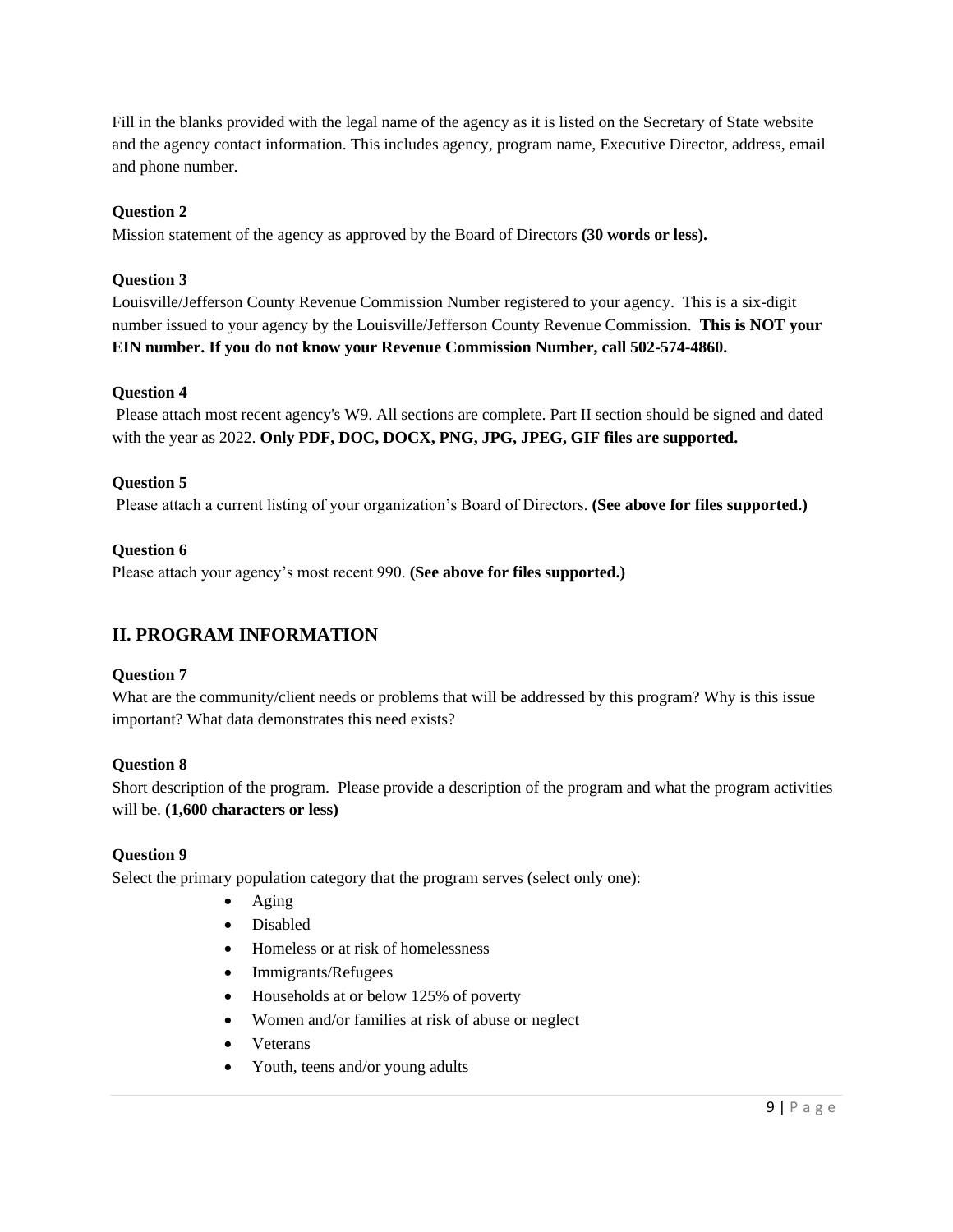#### **Question 10**

Select the primary service provided by the program (select only one):

- Workforce development/job training
- Household stability
- Health and Wellness
- Safe Neighborhoods
- Out of School Time Quality Programming for youth, teens and/or young adults

#### **Question 11**

Please describe the primary population your agency serves (if applicable, provide the average age, racial, and gender identity demographic information for your population served) (1,600 characters or less).

#### **Question 12**

What other agencies or projects are doing similar work with the identified population in the region and how are you different? Are you collaborating with any of these agencies or projects?

#### **Question 13**

As of January 1, 2022, how long has the **program** been in existence?

- 6 months to 1 year 5 years to 10 years
- 1 year to 5 years 10 or more years

This question is asking about the program that you are requesting funding for and NOT the agency.

#### **Question 14**

Does the program serve only Jefferson County? If NO, what percentage of clients reside in Jefferson County?

#### **Question 15**

#### **For this program ONLY please list:**

- How many people did this program serve over the past 12 months?
- How many people do you have the capacity to serve in a 12-month period?
- How many people do you plan to serve in the new year of funding?
- How many staff do you currently have assigned to this program?

#### **Question 16**

How will Metro Government funding enhance or expand this program? (1,600 characters or less)

# **III. CONTINUATION FUNDING**

#### **Question 17**

Choose if your application is a NEW or CONTINUATION funding request application based on the definitions provided above.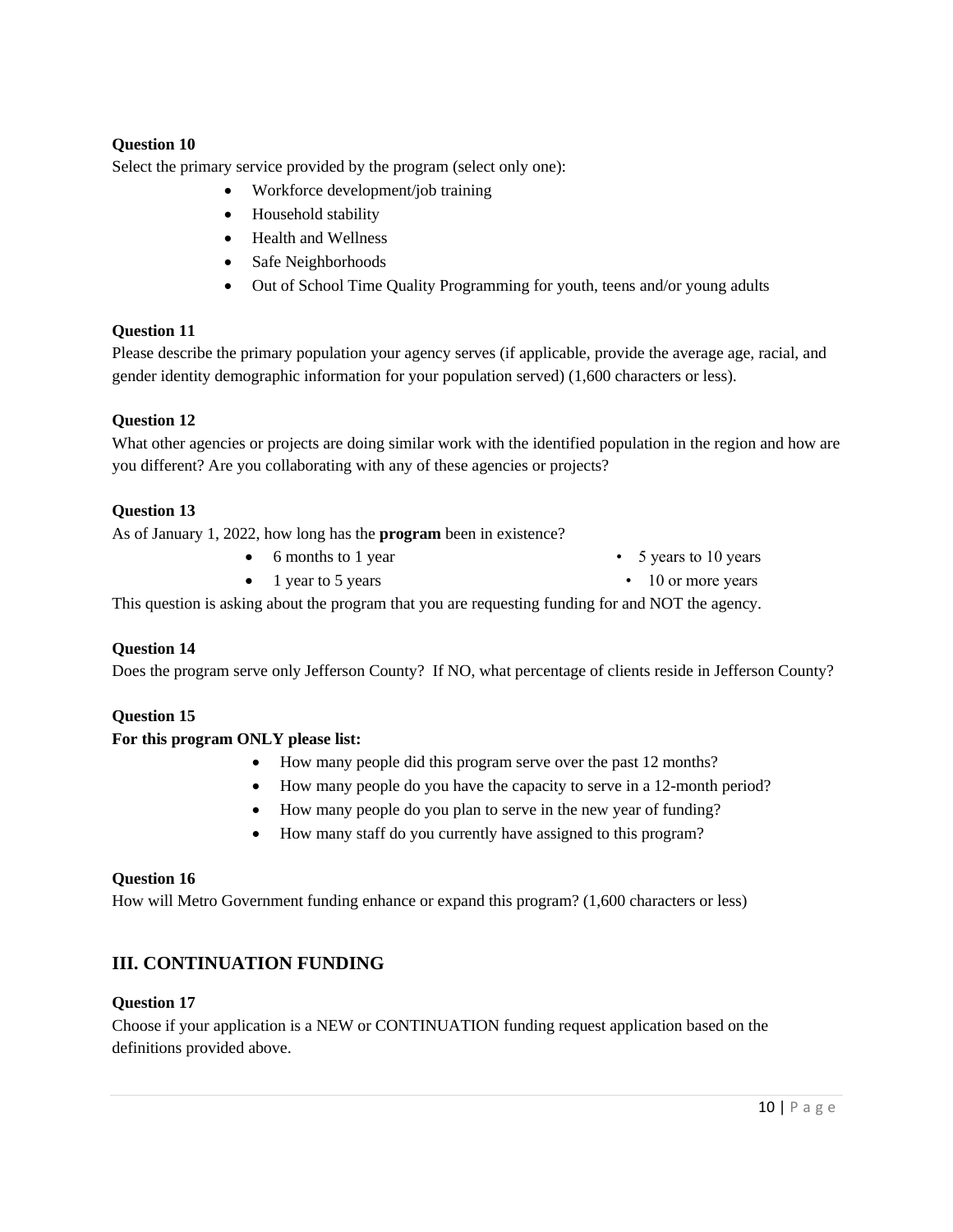**You will only be asked to complete this section if you are requesting Continuation Funding. If you are requesting continuation funding, you MUST answer the following questions:**

#### **Question 18**

All agencies (that are not participating in the YPQI BLOCS Quality Initiative for out of school time youth programs), are required to have a minimum of one staff person to attend or be certified in Financial Empowerment Training Level 1 or Level 2. Please list the names and dates of those staff that have been certified – and if no one has been certified, please indicate why.

#### **Question 19**

Grantees who serve youth in out of school time settings, K-12, and provide programming to groups of young people facilitated by adults with a purpose of learning are required to participate in the YPQI BLOCS Quality Initiative (youth program quality intervention). Please indicate the dates of your internal and external assessments and the 3 goals that are a part of your Improvement Plan.

#### **Question 20**

For your currently funded program, please provide details of current outcomes and progress towards achieving the outcomes that are listed in your Grant Agreement / Work Program and Budget. Please list each outcome and its progress.

# **IV. SMART OUTCOMES ACHIEVED AND SMART OUTCOMES PROJECTED:**

#### **Outcomes should be SMART outcomes- specific, measurable, attainable, relevant, and timely.**

#### **Question 21**

List up to 3 outcomes that this program has demonstrated in the <u>past</u> year and describe how they were measured. List 3 benefit to the clients that occurred over the past year, i.e., 34 of the 40 clients served completed job training and were successful at finding a job.

#### **Question 22**

Select a primary focus of the program (select only one):

- Decreasing homelessness
- Increasing household financial stability
- Increasing youth, teens and/or young adults' engagement in quality programming
- Increasing access to services and resources for a targeted population

#### **Question 23 – 34**

**Depending on the focus that you choose above you will be asked to then pick an outcome area that you will be focusing on for this program during FY23. You will then be asked to detail/create up to three projected outcomes (ways the clients will benefit from the program, 500-character limit per outcome) that align with the focus area and the outcome area that you have chosen and explain how you will measure these outcomes. The chart on the next page shows the program focus areas and their related outcome options.**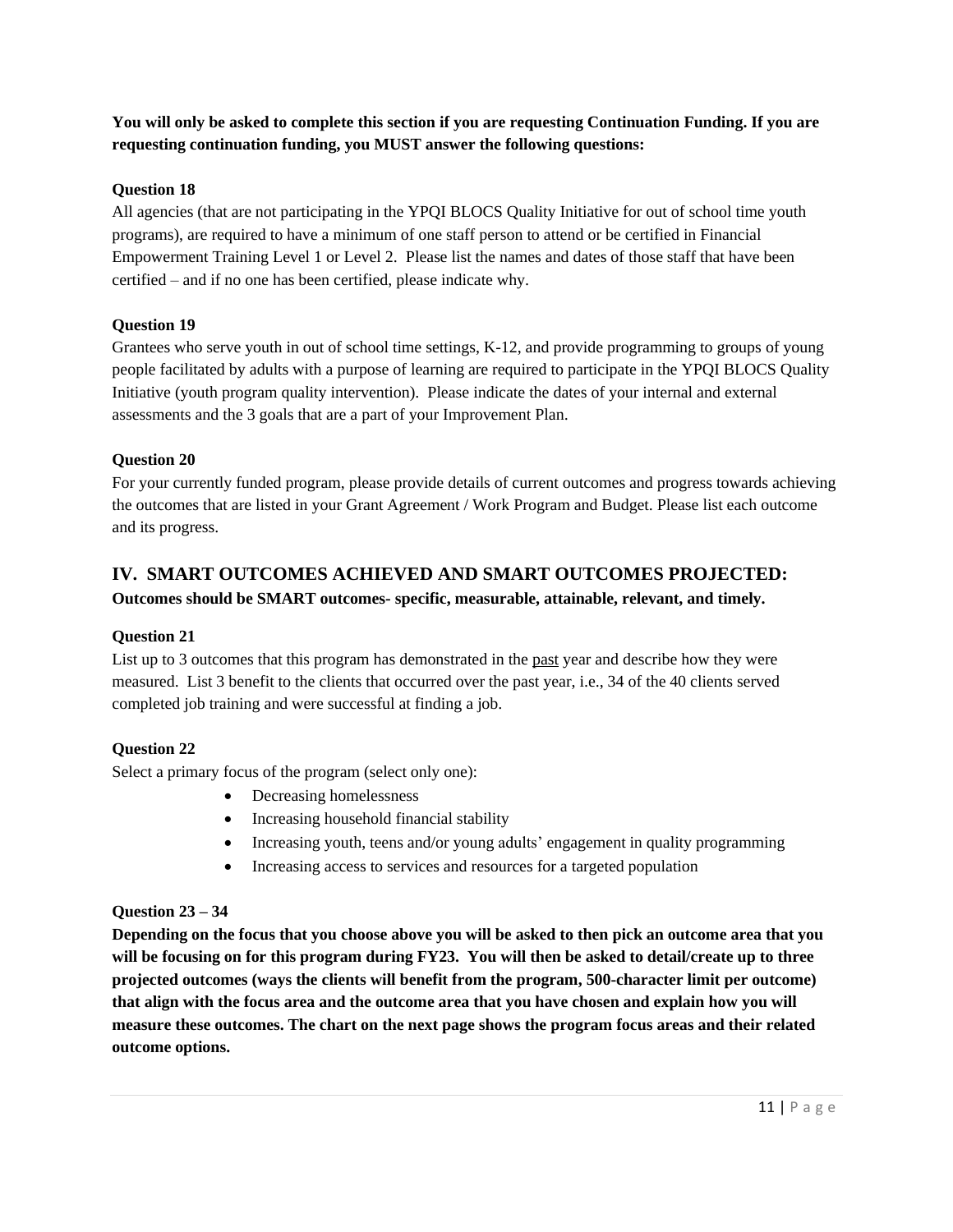| <b>Decreasing Homelessness</b> , Select one.<br>$(Questions 23-25)$                                                          | Reducing foreclosures or evictions.<br>$\bullet$<br>Providing supportive services and case<br>$\bullet$<br>management for homeless.<br>Providing emergency shelter and/or<br>meals to homeless.<br>Housing counseling.                                                                                                                                                                                                                                                                               |
|------------------------------------------------------------------------------------------------------------------------------|------------------------------------------------------------------------------------------------------------------------------------------------------------------------------------------------------------------------------------------------------------------------------------------------------------------------------------------------------------------------------------------------------------------------------------------------------------------------------------------------------|
| <b>Increasing Household Financial Stability,</b><br>Select one.<br>$(Questions 26-28)$                                       | Provide job training.<br>$\bullet$<br>Assist with academic enrichment.<br>$\bullet$<br>Provide assistance to first time<br>homeowners.<br>Increase access to food for low<br>income families.<br>Life skills development.<br>٠<br>Increasing self-sufficiency.                                                                                                                                                                                                                                       |
| <b>Increasing Access to Services and Resources</b><br>for a Targeted Population, Select one.<br>(Question 29-31)             | Provide assistance to disabled.<br>$\bullet$<br>Provide assistance to elderly.<br>$\bullet$<br>Provide assistance to those with<br>$\bullet$<br>addiction issues.<br>Provide assistance to those with<br>mental health issues.<br>Provide assistance to women and/or<br>$\bullet$<br>children in need.<br>Provide assistance to those that have<br>$\bullet$<br>been incarcerated.<br>Provide assistance to veterans.<br>$\bullet$<br>Provide assistance to immigrants and<br>$\bullet$<br>refugees. |
| <b>Increasing youth, teen and/or young adult</b><br>engagement in quality programming. Select<br>one.<br>$(Q$ uestion 32-34) | Academic enrichment.<br>$\bullet$<br>Social emotional learning (life skills).<br>Job skills/career exploration.<br>٠<br>Leadership.<br>$\bullet$<br>Summer learning loss.<br>Homelessness.<br>ESL (English as a Second Language).                                                                                                                                                                                                                                                                    |

# **V. BUDGET INFO**

**Metro funds may not be used to supplement more than 25% of the total agency budget and no more than 85% of the total program budget.**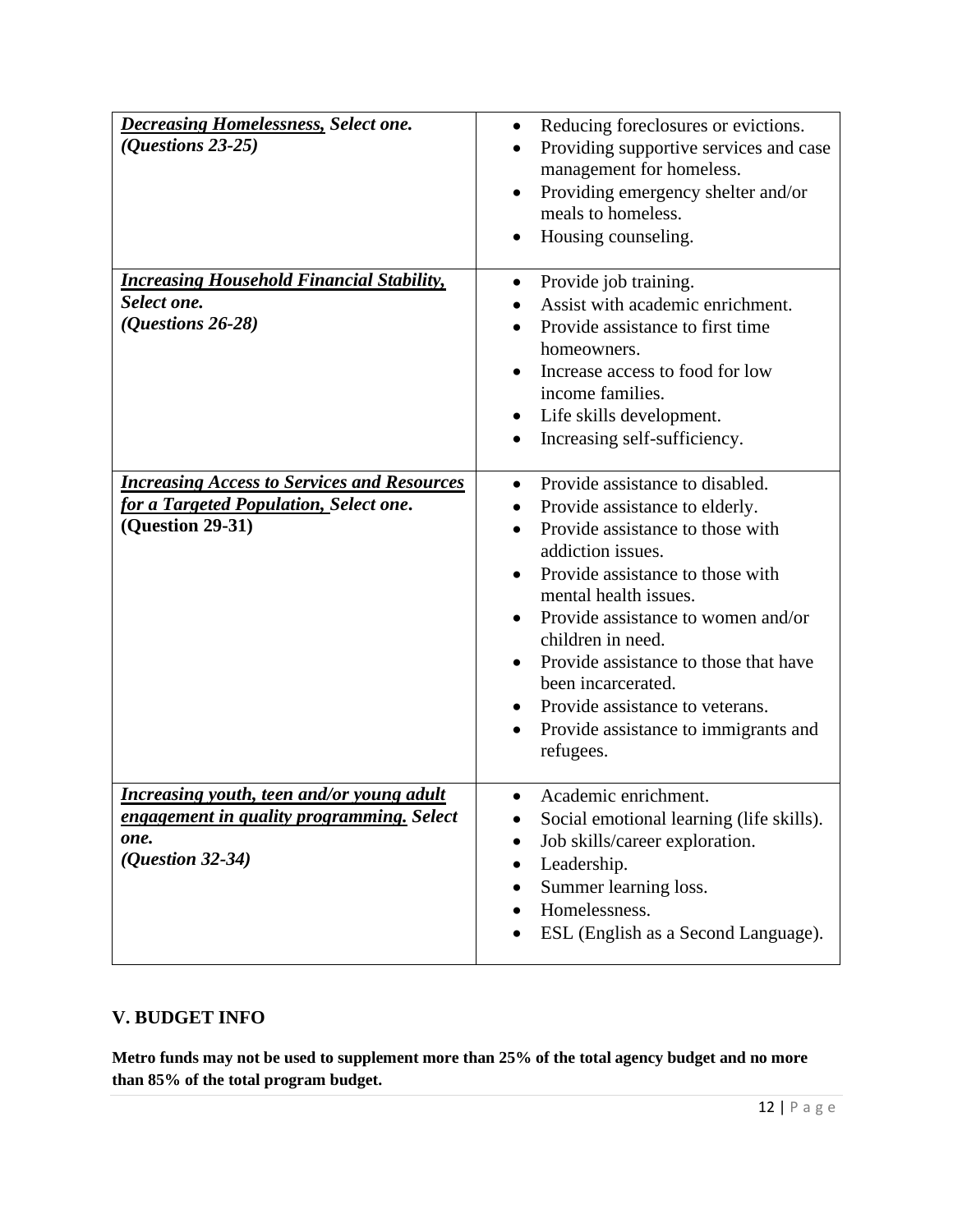**Each application must be for a minimum of \$2,000.**

## **\*\*\*Refer to lists in Appendix A for allowable and unallowable expenditures. \*\*\***

#### **Question 35**

What is the Total AGENCY Budget (current fiscal year 2021-2022)? Please round and provide a whole number.

#### **Question 36**

What is the TOTAL amount of funding being requested from Metro Government in this application? Round to the nearest hundred i.e., \$50,000.00 rather than \$49,972.13.

#### **Question 37**

What is the TOTAL amount the agency will contribute to this program from all other resources? (EAF grant may fund up to 85% of total program budget, with a required match of at least 15% non-Metro funds.) Please round and provide a whole number.

#### **Question 38**

What is the total program budget? To determine the total program budget, you will need to add the amount of EAF funds you are requesting for this program plus the total amount your agency will contribute. (Add totals from requested budget and agency's match amounts.) Please round and provide a whole number.

#### **Question 39**

Complete RCS' budget template for this application/ program and upload your version [here.](https://louisvilleky.gov/external-agency-fund/document/eaf-funding-request-worksheet0pdf) The total must match the question above. The budget template is available here. **Only PDF, DOC, DOCX, PNG, JPG, JPEG, GIF files are supported.**

#### **Question 40**

Provide a brief budget narrative explaining how your organization arrived at the \$/line items requested and how the funding will be utilized to benefit/ enhance the program. Provide sufficient detail to allow the review panel to understand how each line item requested will be used. **Please limit responses to 1,600 characters.** 

#### **Question 41**

What do you estimate is your cost per client for this program only?

#### **Question 42**

Identify any secured or potential funding your agency receives from Metro Government AND/OR other sources to serve the population identified in this application. List the source and amount on provided lines (up to 5).

#### **Question 43**

List up to five collaborative agency partners that are engaged in the delivery/support of this program.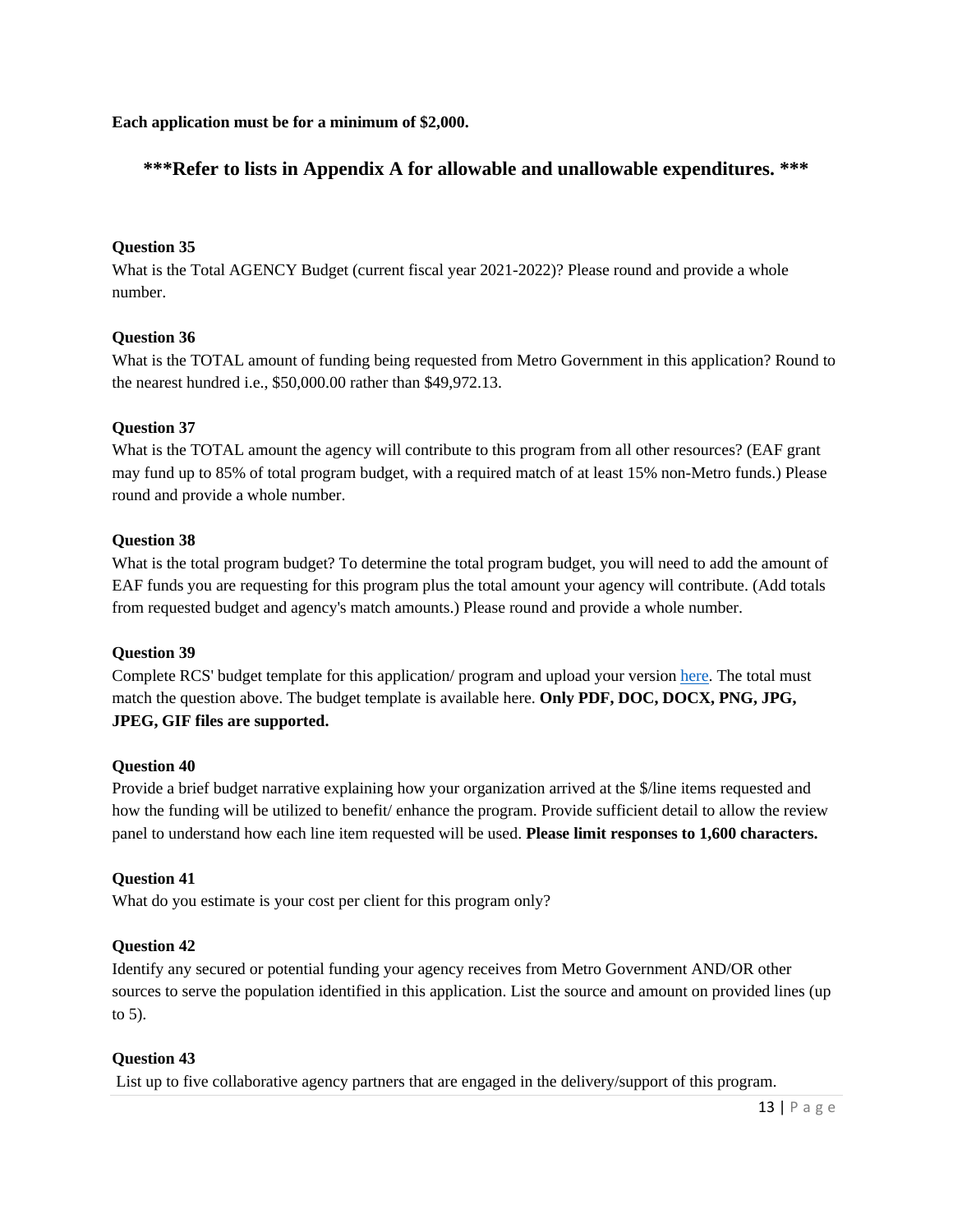#### **Question 44**

What processes do you follow to ensure that your organizational policies and procedures are equitable? What systems of accountability does your organization/agency have in place to address inequitable policies and practices? If you do not have any mechanisms, please acknowledge this, and tell us how you plan to ensure that your organization will create accountability mechanisms moving forward. (Applicants are encouraged to include demographic information for the agency's staff and Board.) **(5000 characters or less)**

#### **Question 45**

Describe in detail your agency's sustainability plan for the program after the grant funding cycle. **(1,600 characters or less)**

#### **Question 46**

What challenges has your organization and organization's program faced with the COVID pandemic? How has your organization adapted? Have activities been added/removed/changed in response to the pandemic? Provide detail your agencies contingency plan around impacts and/or adaption to execute the program? (1600 characters or less).

#### **Question 47**

Describe in detail your agency's contingency plan regarding COVID-19-related restrictions. How will your agency implement the program if the current restrictions continue, or increase, during the grant period? **(1600 characters or less) THIS IS THE LAST QUESTION TO THE APPLICATION.**

**\*Before you hit "Submit" on this page, we encourage you to go back and print your application responses for your files.** To do so, simply go back to the beginning of your survey using the "Previous" button and print each section. You can move from section to section using the "Next" button. Each section will print in its entirety using the print function located at the top of your toolbar.

If you plan to submit another application (new or continuation) for your agency, you will click the "Submit" button and be taken to a page with instructions.

*Prior to Establishing Scoring Criteria, the following will be considered; completed application, application orientation attendance, and compliance history.*

# **SCORING CRITERIA:**

The Panel will be scoring the applications in the following categories:

**Program Description – up to 25 points Program Outcomes (that are SMART) – up to 25 points Budget Information – up to 25 points Collaboration (not partnerships or referrals) – up to 10 points Sustainability (Metro funds are competitive, and the Panel wants to know how you will keep the program going if you do not get this funding) – up to 5 points**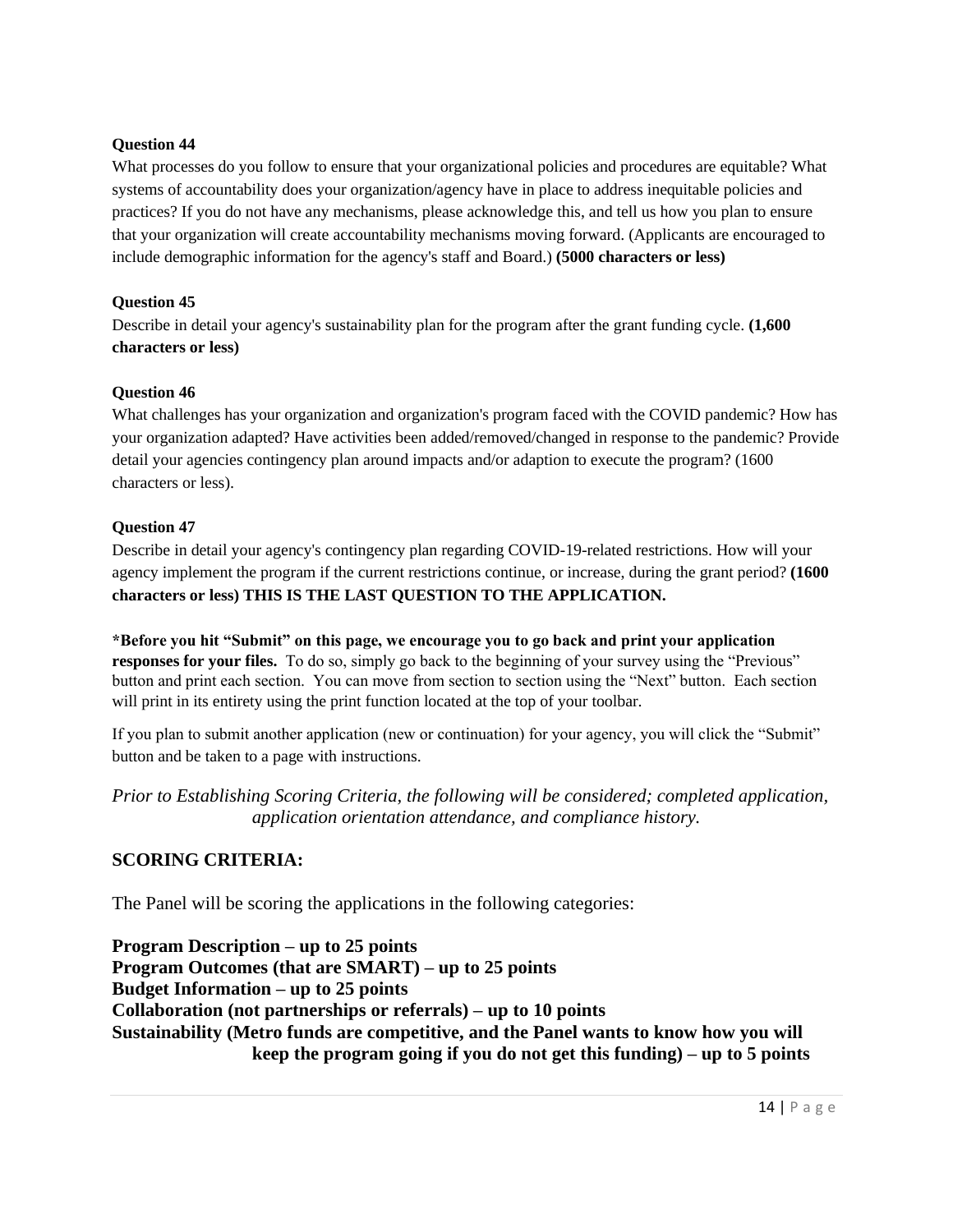## **Community Need (there is a need for the program that you are requesting funding for and you have data to back that up) – up to 10 points**

**[EAF@louisvilleky.gov](mailto:EAF@louisvilleky.gov)**

**Technical assistance WILL BE AVAILABLE during normal business hours**

## **MONDAY THROUGH FRIDAY; 8:00AM – 5:00PM**

Please email questions to **EAF@louisvilleky.gov** 



**Appendix A:**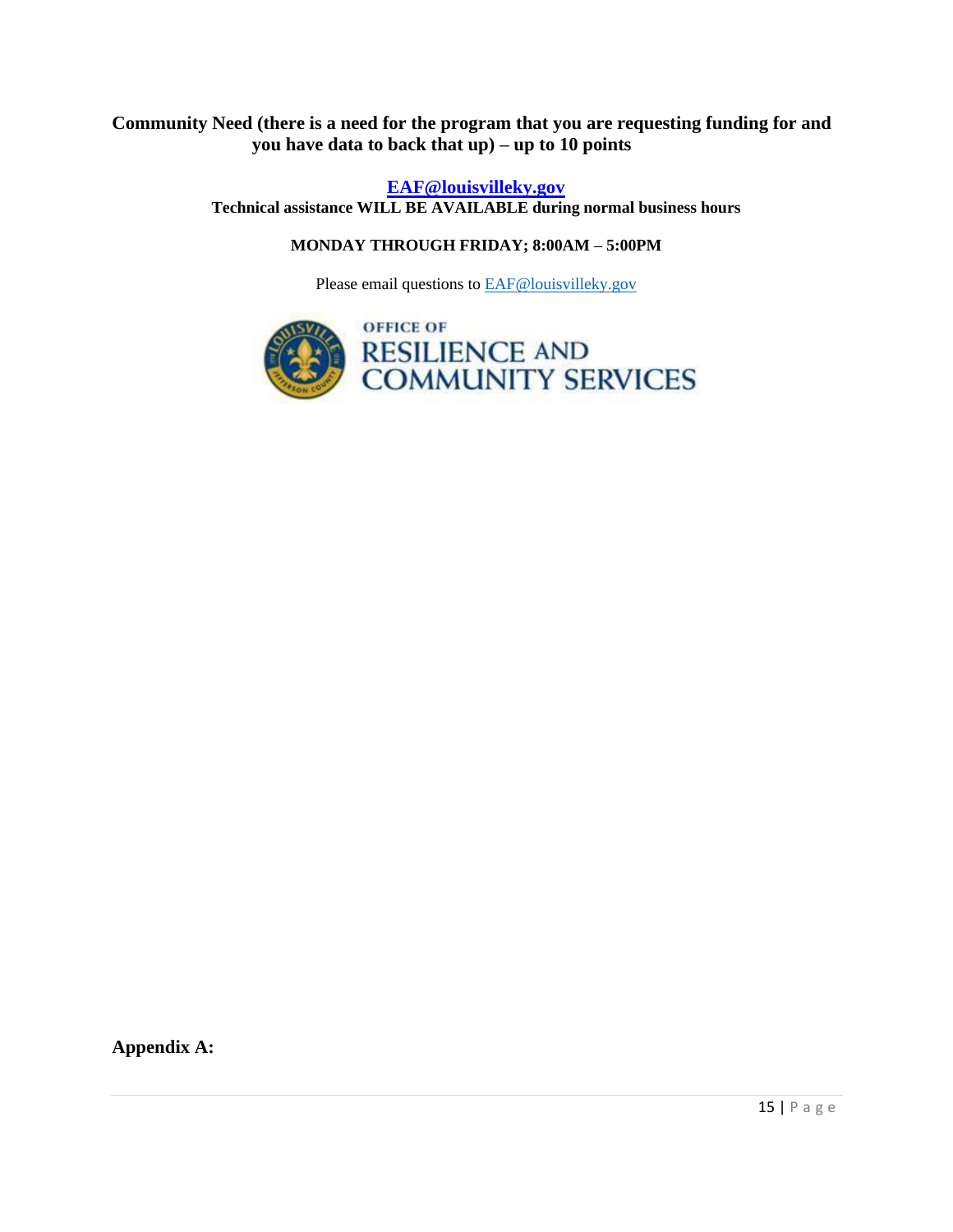# **GRANT EXPENDITURES PER LISTED LINE ITEM**

Following are the line items as located on the WPB and the Quarterly Report form. Line items that can contain expenses as listed and defined below:

- *Personnel* Individuals employed by the agency who receive an IRS W-2 form at the end of the calendar year for the purpose of filing federal and state income taxes
	- ➢ Those persons on contract and/or receive an IRS 1099 form are to be included in the "Other Expenses" line item.
	- $\triangleright$  Only "net pay" of those which includes wages paid, accrued vacation, accrued sick time, savings accounts and retirement accounts deducted from gross pay as identified on pay stubs and/or payroll journal
	- $\triangleright$  Only the percentage of time the employee spends working in/on the program may be charged to the grant.
- *Rent* The actual cost for space to house personnel, program equipment, program supplies and/or the program participants necessary to carry out the program as funded. If agency owns property rent may not be charged. Copy of lease must be provided with Grant Agreement.
	- ➢ Only the percentage used by the funded program may be charged to grant.
	- ➢ *No* late fees may be charged to the grant.
- *Utilities* The incurred cost (if not included in rent) of water, sewage, gas, electric and garbage pickup if not available free of charge at program facility.
	- ➢ Only the percentage used by the funded program may be charged.
	- ➢ *No* late fees may be charged to the grant.
- *Office Supplies* Those items purchased to be used in the course of performing day to day business activities within the funded program such as:
	- $\triangleright$  Anything desk-top related costing less than \$50 in bulk i.e. paper clips, tape, etc.
	- ➢ Calendars
	- ➢ Envelopes
	- $\triangleright$  File folders/hanging file folders
	- ➢ Paper/Note pads
	- ➢ Post-it Notes
	- ➢ Rubber Bands
	- ➢ Scissors
	- ➢ Staples/Stapler
	- $\triangleright$  Toner/ink cartridges
		- ✓ Items are to be kept separate and used for program only or;
		- $\checkmark$  Only the percentage used by program may be charged to grant
- *Program Materials* Those items purchased to be used in the course of conducting the day to day activities of the funded program such as:
	- ➢ Materials associated with recruitment of participants (non-fundraising)
		- $\checkmark$  Brochures
		- $\checkmark$  Forms i.e. applications, sign-in sheets, etc.
	- ➢ Postage, Fed Ex, and/or UPS
	- ➢ Printing costs/Copying costs
	- ➢ Program supplements
		- ✓ Assessment tools
		- $\checkmark$  Computer software
		- $\checkmark$  Instructional materials i.e. manuals, brochures, etc.
- *Telephone* The percent of total cost in conducting program funded business using: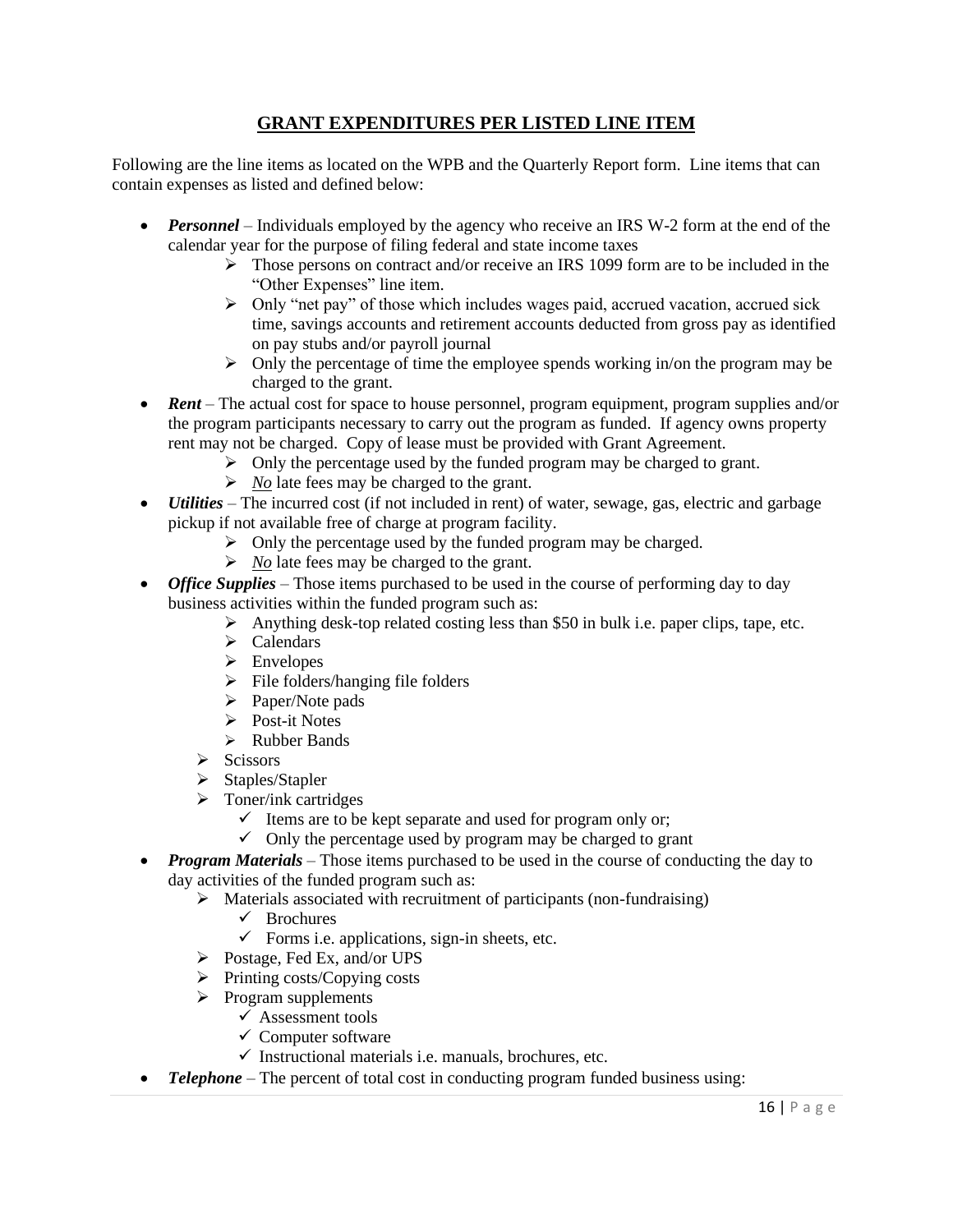- $\triangleright$  Landline business/agency phone
- $\triangleright$  Cell phone as it relates to program operations
- ➢ Internet Services
- ➢ *No* late charges to be covered with Metro funds
- *Travel* Meetings are to be relevant to the funded program and to the benefit of the participants being served within the funded program. The cost of attending local meetings and staff functions away from the office using "personal" vehicles. Local travel is considered within Jefferson County. Mileage expense is to be in accordance with the grantee's established mileage policy or no more than 40 cents per mile. Detailed mileage sheets must be kept which include the name of the employee, the date, destination, purpose of travel, and miles driven. Form should also include a space for employee to sign and a supervisor or finance staff to approve by signature. Any requests for out-of-town travel for staff professional development (related to the funded program), must be pre-approved by the grants manager 30 days in advance. An Out of Town Travel Request Form must be requested from the grants manager and submitted for approval.
- *Small Equipment (including electronic)* Any item that individually costs less than \$1,000 and has a useful life of one year or more to benefit the funded program.
	- $\triangleright$  Items to be purchased at beginning of contract year for use during program grant period (later in year if approval provided)
	- $\triangleright$  Copiers or lease of copiers
	- $\triangleright$  Desk top/lap top computers
	- ➢ Fax machines
	- ➢ Postage machines
	- ➢ Printers
	- $\triangleright$  The cost of maintenance for above equipment is to be put in this line item.
	- ➢ Only the percentage used by program may be charged to grant.
- *Client Assistance* The cost of providing direct or indirect assistance to clients as determined by the proposal and/or grant agreement through the funded program.
	- ➢ Attorney Fees
		- $\checkmark$  Limited to specific "funded program" in which such is focus of awarded program
		- $\triangleright$  Bus tickets
			- ✓ Limited to specific "funded program" in which item was a part of original grant application
			- $\checkmark$  Agency must document amount and who receives tickets
			- $\checkmark$  To be provided only for education, employment, medical or other social service cause
		- ➢ Emergency Food Distribution
			- ✓ Limited to specific "funded program" in which such is focus of awarded program
			- $\checkmark$  Program participants receiving non-perishables or other food items from a distribution center, food pantry, etc.
			- $\checkmark$  Those serving meals to the homeless as part of the awarded program
		- ➢ Rent or mortgage payment
		- $\triangleright$  Required items to be purchased in order to participate in an educational program, employment training program and/or to obtain permanent employment
			- $\checkmark$  Agency to make purchase or provide vendor voucher, no funds provided directly to participants
		- $\triangleright$  Utilities (no phone or cable)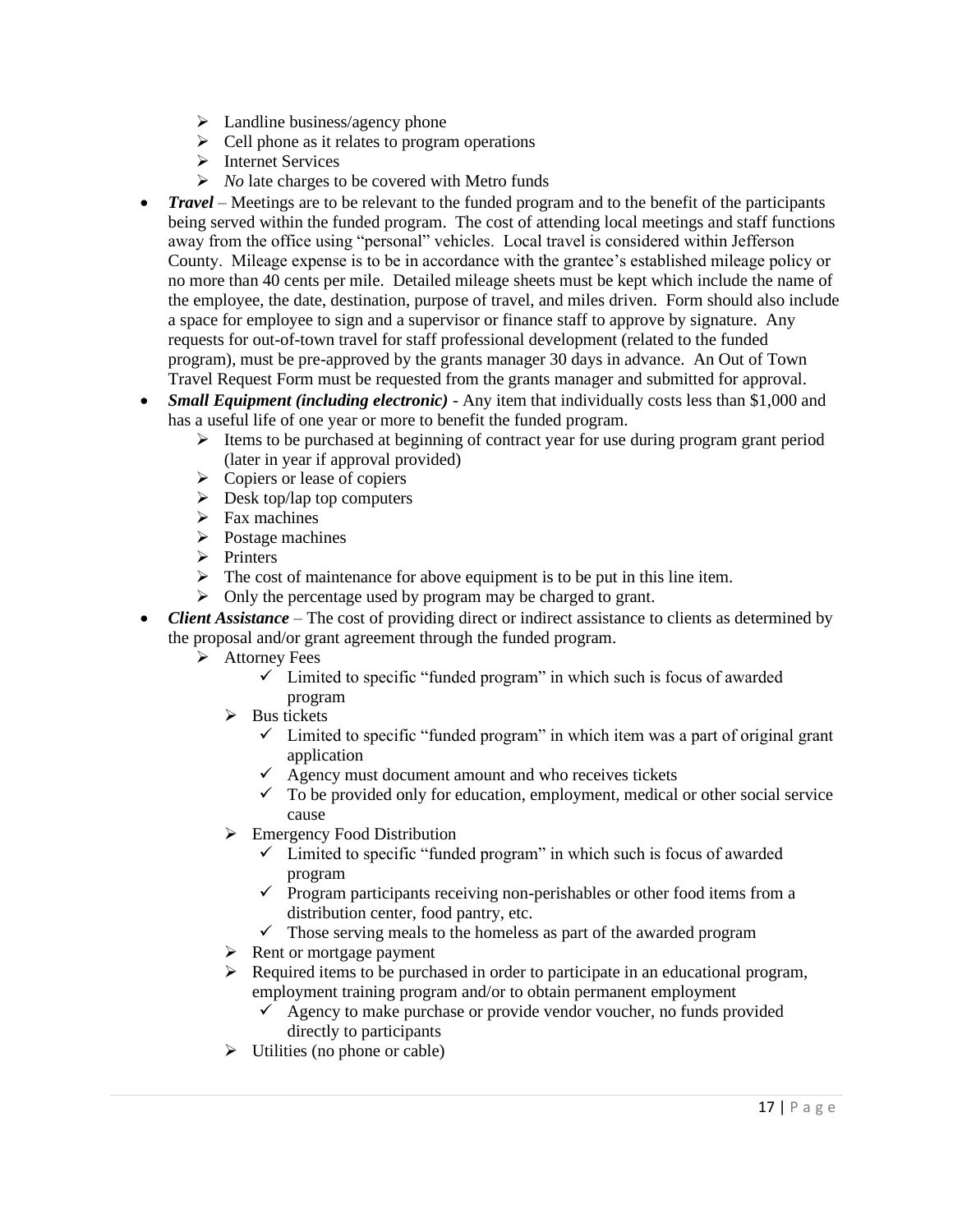- $\triangleright$  Vouchers for work clothing (uniforms), work boots, etc. as an integral part of program focus
- $\triangleright$  Vouchers for school uniforms as an integral part of program focus
- *Other Expenses* those program expenses not addressed above as follows (not all inclusive):
	- ➢ Audit
		- $\checkmark$  A formal examination of the grantees financial situation performed by professionals in the field (e.g. Certified Public Accountant)
		- Limited to percent used by the funded program
	- ➢ Charter Bus
		- $\checkmark$  Applicable for "youth, teens and/or young adults" programs in transporting participants to educational outings within Louisville Metropolitan Area only
	- ➢ Contract labor
		- $\checkmark$  Those solicited with an agreement to perform certain functions within the program that are not considered permanent employees, that do not receive the benefits offered to regular employees and receive an IRS 1099 form at the end of the year for filing federal, state and local taxes.
			- o Includes those individuals or groups contracted to provide training sessions, information classes, etc. for participants of the program
		- $\checkmark$  It is the responsibility to ensure those contracted persons are registered with the Jefferson County Revenue Commission to ensure "occupational taxes" are paid on earnings if Metro dollars are paying for the service provided.
	- ➢ Cleaning Supplies
		- $\checkmark$  Limited to percent used by the funded program
	- ➢ Fuel
		- $\checkmark$  An expenditure related to use of an agency vehicle to transport people or goods related to specifics of funded program
			- o Does not include use of personal vehicles
	- ➢ Insurance
		- $\checkmark$  Building
			- o Limited to percent of funded program
		- $\checkmark$  Liability insurance
			- o As it relates to covering people within the premises of the agency; Limited to percent of funded program
		- ✓ Vehicle/Auto
			- o Limited to vehicles used in the transportation of people or goods related specifically to funded program; limited to percent of funded program
			- o Limited to specific "funded program" in which such is focus of awarded program
		- ✓ Workman's Compensation
			- o Limited to percent of total expense for those engaged in program
	- $\triangleright$  Kitchen Supplies
		- $\checkmark$  Limited to specific "funded program" in which meals are the focus of the awarded program
	- ➢ Vehicle Maintenance
		- $\checkmark$  Limited to specific "funded program" in which the transportation of people or goods is the focus of awarded program